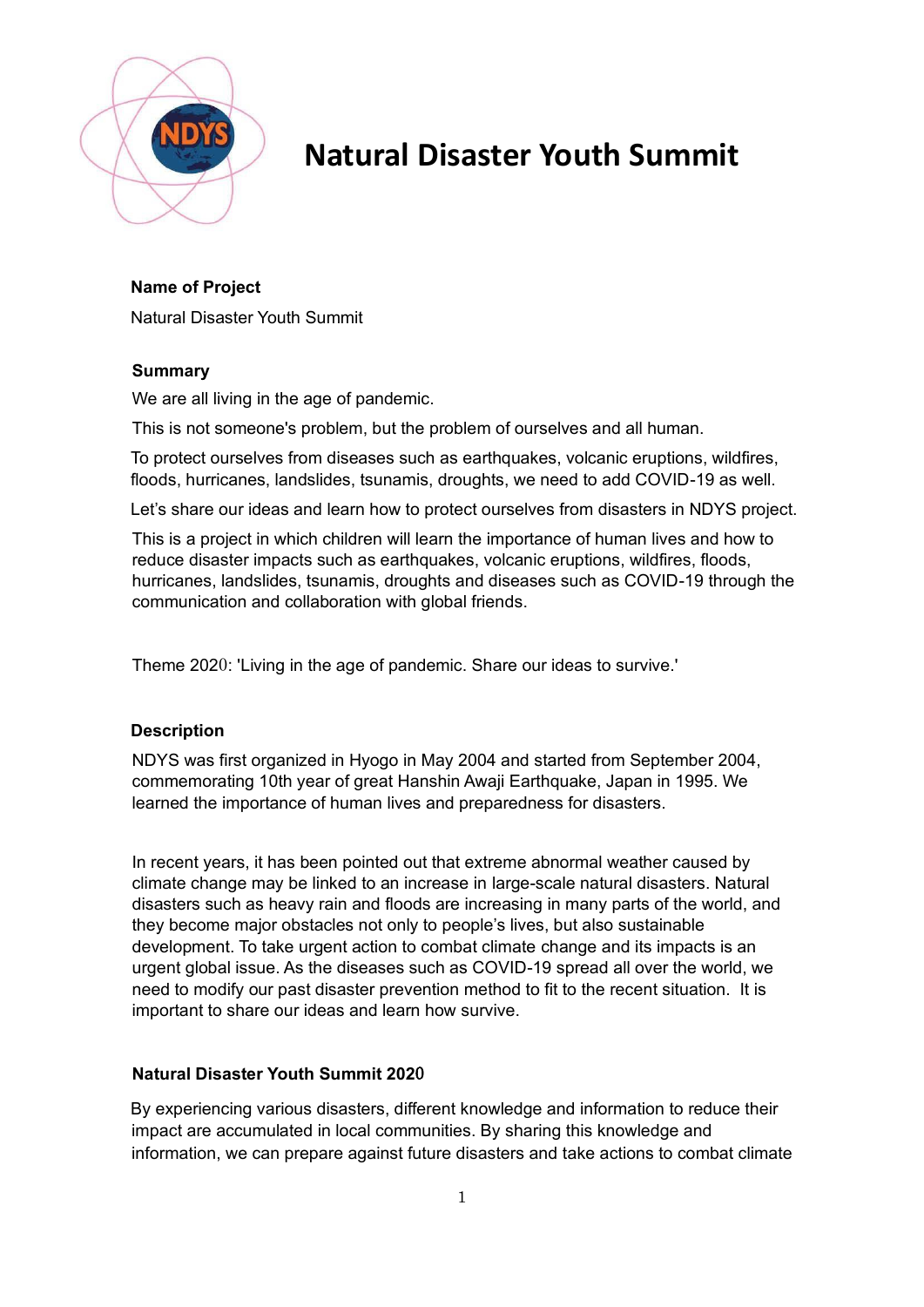change and its impacts. Let us maintain continuous efforts and transfer these efforts to the next generation. Our ultimate goal is to enhance awareness of the impact of natural disasters on families, schools and local communities around the world through young people's actions. NDYS will build a global disaster management education network utilizing Information and Communications Technology (ICT). Let us communicate with each other and contribute to the healthier and safer planet.

## **Programs**

NDYS has several programs. You can select one or more programs which fit to your school curriculum.

## **1) "Global Disaster Safety Map" program**

Students will create a Disaster Safety Map of their school's surrounding areas or your neighborhood. Students will do research on the environment near their school and put this information in the map, including where is safe, where is dangerous and places they love and are proud of. Add your ideas of how to help disabled people too. Send the photo of completed disaster safety map to ndys@jearn.jp. You may put your map on the Gallery of iEARN Collaboration Center, too. Students will have discussion through Video-conferencing and on the iEARN forum of NDYS.

Global Disaster Safety Map (GDSM) program (Past Disaster Safety Map)

# 2) **"NDYS Teddy Bear Exchange and Kid's Safety Bag" program**

As a subsidiary program, the NDYS Teddy Bears (NDYS Little Ambassadors) will be exchanged between partner schools to strengthen the friendly bond at the NDYS conference. Each School can make Kid's Safety Bag (Emergency bag), too.

## 3) **Discussion on the iEARN NDYS forum**

Theme: 'Let's share our lessons learned from the past natural disasters' Students who want to tell their experiences, lessons or suggestions learned from the past natural disasters can put messages on the NDYS forum

# 4) **'Healing Power of Music from Trauma after Disasters'**

As you may know natural disasters leave behind long-lasting and severe trauma. Music can have a beneficial effort in helping people recover from Natural Disaster. It will be wonderful, if we can share such music. As we believe the healing power of music, NDYS has decided to collaborate with iEARN Taisho-koto project from 2015. We would like you to introduce the music of your country which heals people's hearts and makes people happy and alive. It will be ideal if you can send us your video or upload it onto YouTube. We will practice and play music through videoconference once a month. We would like you to play the music at the NDYS gathering in Niigata, Japan.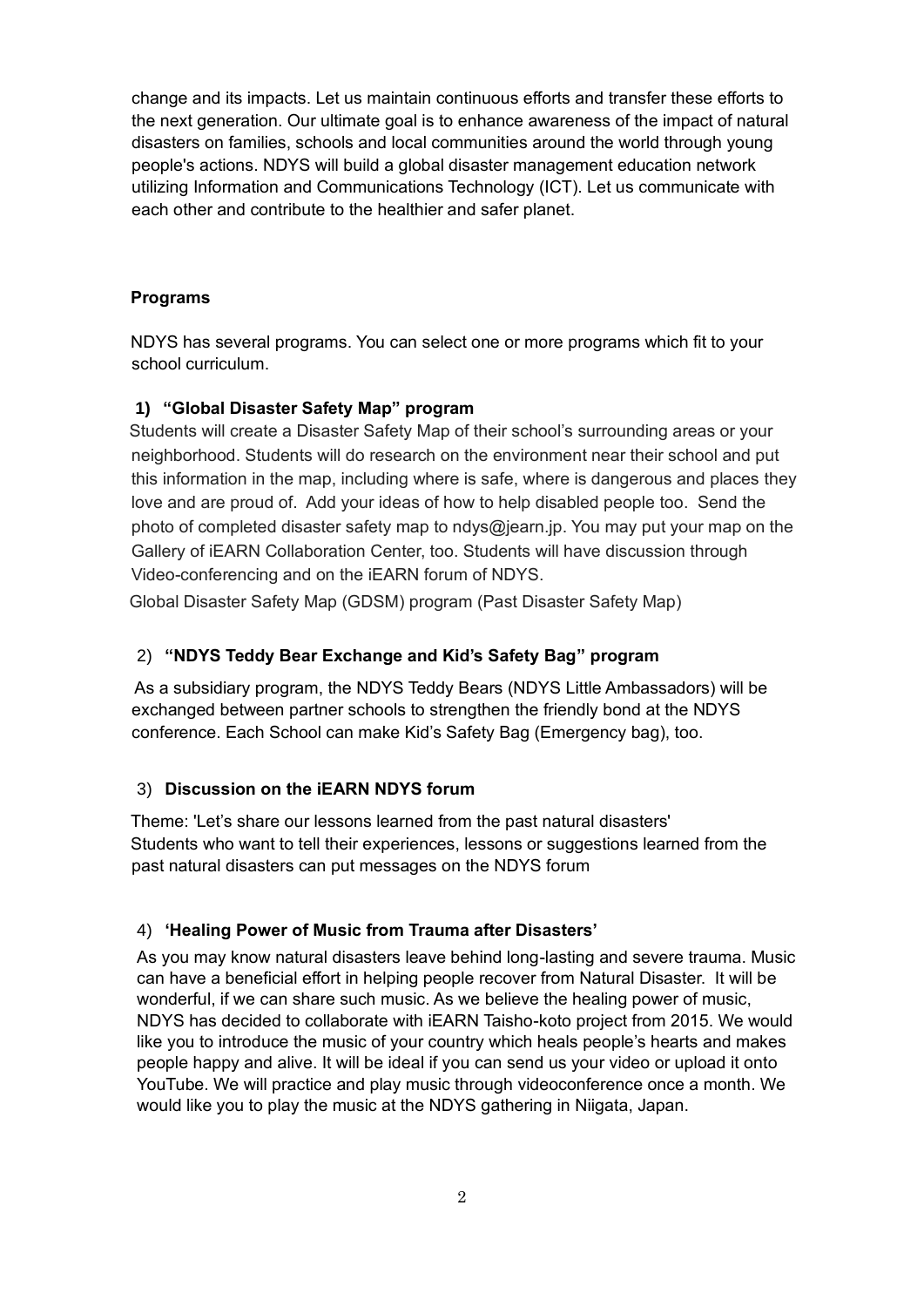#### 5) **NDYS202**0 **Zoom Conference**

As the final event of the NDYS 2020, we will have a videoconference by Zoom in Aug 2020.

We expect students to be NDYS Ambassadors to let people understand the importance of preparedness for the potential disasters. Their schools will be the center of community education for disaster management. We welcome teachers and civic volunteers to support students' learning and activities.

NDYS welcome the original activities done at your school or community. If you have any original activities, please introduce them on the iEARN NDYS discussion forum.

**More Information** https[://ndys.jearn.jp](https://ndys.jearn.jp/)[/](http://ndys.jearn.jp/)

#### **Facilitators**

Yoshie Naya, Japan Kazuko Okamoto, Japan Gia Gaspard\_Taylor, Trinidad and Tobago Nimet Atabek, Turkey

**Languages** English, Japanese

**Student Age Levels** 5-11 (Primary), 12-14 (Middle), 15-18 (Secondary)

**Dates** Sept 1 2019- Aug 31 2020

#### **Possible classroom activities**

Communication through Video- Conferencing, Disaster Safety Map Making, NDYS Teddy Bear Exchange, Kid's Safety Bag Making, Discussion on the iEARN forum Writing your experience of natural disasters

Watch the video of NDYS to learn the meaning and value of NDYS:

[NDYS Video \(English\)](https://www.youtube.com/watch?v=R455F7otPiE) [NDYS Video \(Japanese\)](https://www.youtube.com/watch?v=qfiPG8frExc)

Introduce yourself and write your comments on how you feel about the video in the NDYS forum.

Select the programs which you want to join from below:

- 1) "Global Disaster Safety Map" program
- 2) NDYS Teddy Bear Exchange and Kid's Safety Bag
- 3) Discussion on the iEARN NDYS forum
- 4) 'Healing Power of Music from Trauma after Disasters
- (collaborating with Taisho Koto Project)